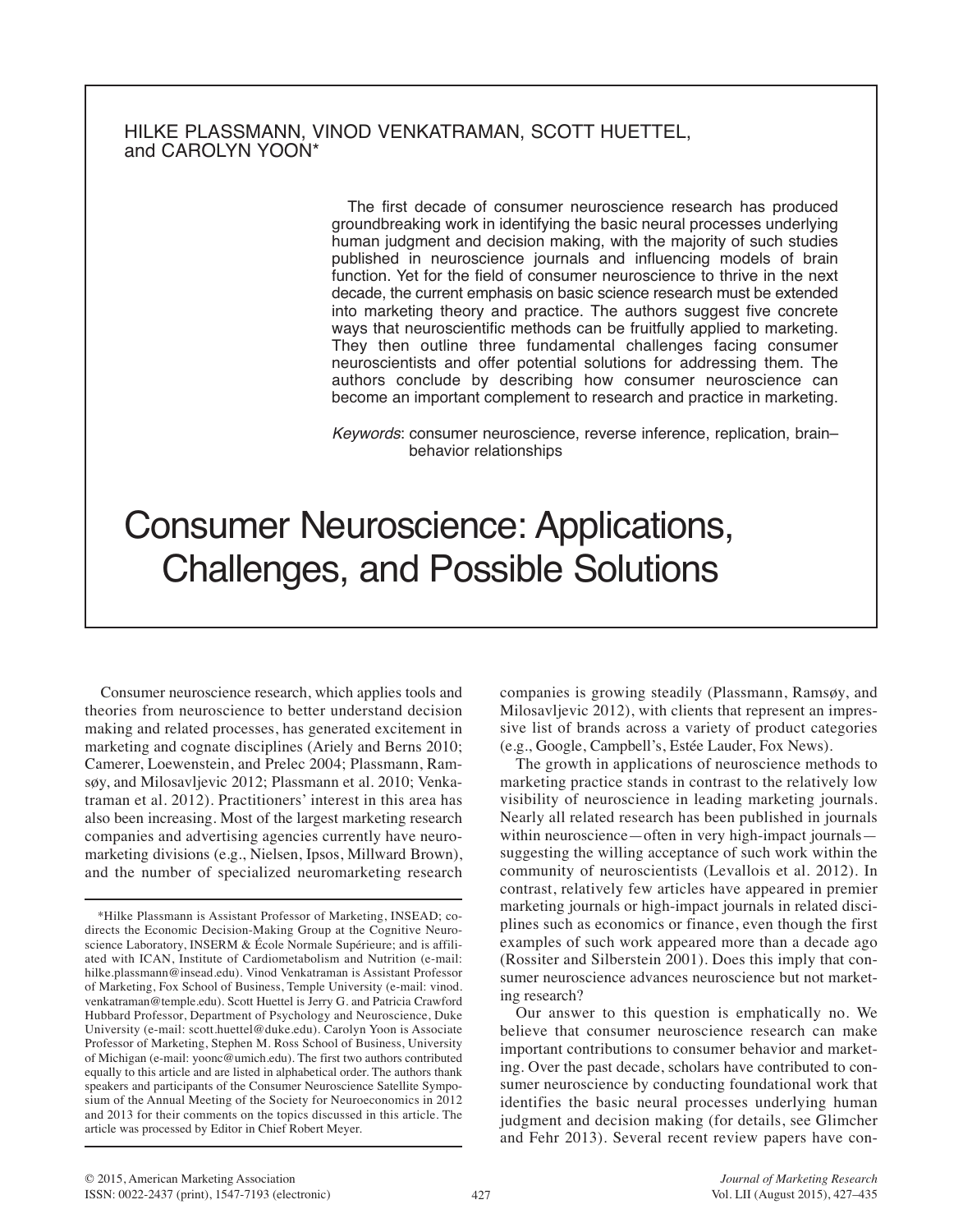cluded that substantial progress has been made in consumer neuroscience, although most of this progress has been to uncover the brain mechanisms underlying information processing linked to decision making (Plassmann, Ramsøy, and Milosavljevic 2012; Plassmann et al. 2010; Smidts et al. 2014; Yoon et al. 2012). Whereas understanding brain functions is of primary interest in the neurosciences, it lies outside the traditional scope of marketing. We assert that this prior work nonetheless lays the necessary groundwork for consumer neuroscience research going forward.

This article is organized as follows. First, we outline concrete ways for consumer neuroscience research to have a more direct impact on marketing theory and practice. Second, we consider several challenges facing consumer neuroscientists and offer suggestions for addressing them. We conclude with an outlook for the future of consumer neuroscience.

### *APPLICATIONS TO MARKETING*

Although a solid foundation for consumer neuroscience research has been laid over the past decade, further advances will depend on the extent to which basic neuroscience research can be translated into clear applications for marketing theory and practice (Levallois et al. 2012). At the same time, it is unrealistic to expect that neuroscience will ever replace the traditional methods used in marketing—a misconception that is sometimes advanced by those eager to overhype the efficacy and promise of neuroscience methods. Instead, we contend that neuroscientific methods provide additional tools and theories that complement more traditional research techniques in marketing and consumer behavior. It is thus important that researchers pay heed to when and when *not* to apply neuroscientific tools. In this section, we focus on five concrete ways in which neuroscientific tools can be applied to improve understanding of marketing theories and consumer behavior.

These five points are based on the notion that brain imaging allows for the measurement of neural activity not only during actual marketing-relevant behavior (e.g., attention, memory, affect, choice) but also in the periods directly preceding and following such behaviors. In these periods, important information processes are taking place that are crucial to better understanding consumer behavior. In other words, neuroimaging can help behavioral researchers turn the "black box of the consumer's mind into an aquarium" (Smidts 2005, p. 3).

## *Point #1: Identifying Mechanisms*

Neuroimaging tools can help validate, refine, or extend existing marketing theories by providing insights into the underlying mechanism. One such example involves the study of self-control failures. A popular model for explaining self-control is the strength model, which posits that the exertion of self-control relies on some kind of resource in the brain. Because this resource is actively expended by acts of self-control, less of it is available for subsequent acts of self-control (Baumeister, Vohs, and Tice 2007). Glucose has been proposed as the resource in question, with differences in brain glucose levels under resource depletion purportedly serving as the biological foundation of the strength model of self-control (Gailliot et al. 2007). However, the role of blood glucose in self-control has been heavily debated in

recent years (Inzlicht, Schmeichel, and Macrae 2014; Job et al. 2013; Kurzban et al. 2013; Lange and Eggert 2014; Magen et al. 2014).

Critically, such a claim is a physiological one, not simply a psychological one. Thus, data and knowledge about the way the brain functions can be critical for establishing the validity of such claims. In this particular context, measurements of brain metabolism indicate that the brain does not store glucose in significant quantities, as posited by depletion models, but instead uses multiple redundant mechanisms to ensure a continual supply of glucose through the vascular system (Peters et al. 2004). It is very unlikely that any form of brain functioning, including self-control, could be depleted and replenished by a short-term intake of glucose (Job et al. 2013). Therefore, any such effects observed in prior studies should reflect an indirect, psychological effect and not a physiological one. A recent study highlights the critical role of beliefs about willpower in mediating this indirect effect between glucose and self-control performance (Job et al. 2013). Taken together, for the strength model of self-control, knowledge about how the brain processes glucose adds to the understanding that the mechanisms underlying self-control cannot be based on glucose depletion in the brain.

### *Point #2: Measuring Implicit Processes*

Neuroscience techniques can provide information about implicit processes that are typically difficult to access using other approaches. Imagine that you are interested in a decision maker's responses with moral consequences that are likely to be subject to self-deception and social desirability biases (Prelec 2013). In such cases, neuroimaging tools can be a valuable complement to more traditional implicit measures such as reaction times. Another set of examples includes situations and contexts in which the decision maker is unaware of or unable to articulate why he or she exhibits a specific behavior. For example, people at a dinner party may find themselves drinking a cheap wine and an expensive wine. Most of them may express a preference for the expensive wine, if asked—but does this preference arise because of the physical properties of the wine or because they rationalize that the expensive wine must be tastier? Plassmann et al. (2008) investigated this question by scanning participants' brains while they consumed identical wines with different price tags and find that higher prices enhanced the actual taste experience as it is encoded in the brain.

#### *Point #3: Dissociating Between Psychological Processes*

Neuroimaging can demonstrate dissociations between psychological processes. For example, functional magnetic resonance imaging (fMRI) and related tools can discriminate whether two different kinds of decisions recruit similar or different neural processes and thus whether they are likely to involve similar or different psychological processes. For example, a current debate in the information processing literature is that of the dual-systems framework: an emotional system (System 1) pushes people toward quick, intuitive, and suboptimal choices, whereas a rational system (System 2) pushes people toward more deliberative and compensatory decisions (Evans 2003; Kahneman 2003; Petty and Cacioppo 1986; Sloman 1996). However, in a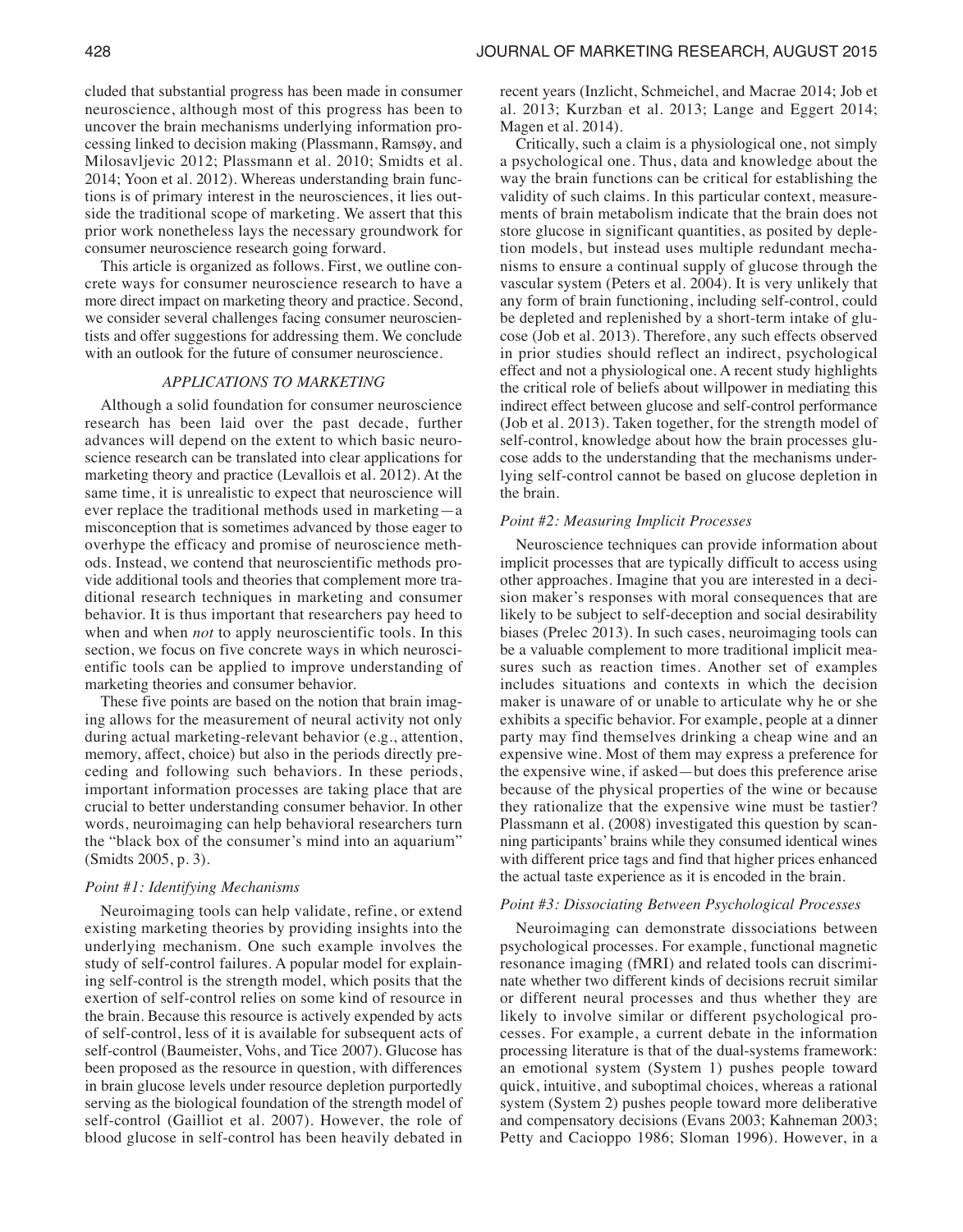recent neuroimaging study, heuristic simplifying choices were associated with activation of higher-order, cognitive brain systems, while deliberative choices (consistent with expected utility and cumulative prospect theory models) were associated with activation in lower-order, emotional brain systems (Venkatraman, Payne, et al. 2009). These results suggest that the standard dual-systems framework may be an oversimplification and, often, misleading. Importantly, in this example, the ability to directly measure information processing provides crucial additional data about the underlying processes that could not be obtained otherwise. Other recent examples include debates about whether brands are processed similarly to people (Yoon et al. 2006) and whether hypothetical and real choices have similar neural and psychological consequences (Kang et al. 2011).

#### *Point #4: Understanding Individual Differences*

Neuroimaging and other neuroscientific methods can be leveraged to better understand individual differences and thereby elucidate the sources of heterogeneity in consumer behavior (Venkatraman et al. 2012). For example, neuroimaging has been used to identify individual differences in responsiveness to pain placebo effects—a topic of relevance also to understanding marketing action–induced expectancies (Shiv, Carmon, and Ariely 2005a, b). Scott et al. (2007) find that reward-related activation in the nucleus accumbens (NAcc) during a monetary decision-making task predicted how responsive participants were to placebo effects at the behavioral and neural levels. Their findings suggest that the anticipation of clinical benefit, an essential component of placebo analgesia, could be a special case of reward anticipation. An open question for research in marketing is whether these effects of reward responsiveness also explain individual differences in how customers respond to marketingbased placebo effects (Plassmann and Wager 2014).

Scale validation is yet another way in which neurosciencebased insights about individual differences can be fruitfully applied to marketing. This approach is illustrated in a study investigating individual differences in neural activity in regions associated with "theory of mind" abilities across salespeople (Dietvorst et al. 2009). Using fMRI data combined with results from surveys and other traditional methodologies, the authors develop a new scale for assessing salespeople's interpersonal mentalizing skills.

#### *Point #5: Improving Predictions of Behavior*

Incorporating neural measures into decision-making models can improve predictions of marketing-relevant behavior. This idea was first tested by Knutson et al. (2007), who show that predecisional activation in relevant brain regions predicted subsequent choice. Other researchers have since applied neuroscience methods to predict populationlevel real-market data for music albums' commercial success from the neural responses of an independent group of participants to the songs (Berns and Moore 2012) as well as call volume to smoking cessation hotlines from the neural activity of participants who viewed different campaigns promoting the hotlines (Falk, Berkman, and Lieberman 2012). Strikingly, in both of these studies, the neural measures were better predictors of population-level data than self-report measures. The ability of these neuroscience

approaches to predict choices in real-world contexts has tremendous implications for marketers.

In conclusion, a vital next step for consumer neuroscience is the integration and aggregation of previous work applying a multimethod approach for establishing meaningful multilevel brain–behavior relationships (Glimcher 2010; Kable 2011; Kable and Glimcher 2009; Yarkoni et al. 2010). Although its value may not be immediately obvious to many marketing scholars, such an integrative approach can serve to deepen understanding of a variety of consumerrelated processes. A similar development has already successfully occurred in other areas of psychological sciences (i.e., integration of perception, language, and memory).

## *THREE CHALLENGES AND SOLUTIONS*

To deliver on the points outlined previously, it is imperative that consumer neuroscientists address several obstacles. From a review of the current literature and discussions with academic colleagues, we identify three major challenges facing the field. First, consumer neuroscience studies often face the criticism that they provide correlational evidence but not causal evidence. The second challenge involves the fact that the interpretation of findings often rest on making an assumption about the function of a brain region on the basis of prior studies. In other words, researchers infer, on the basis of previous activations in a particular brain region, that participants must have engaged a specific psychological process (i.e., a reverse inference). The third and last challenge involves the generalizability and reliability issues of neuroscience research, in light of a more general discussion about research standards in behavioral research (Simmons, Nelson, and Simonsohn 2011). We discuss each of these points using examples from a single common method (fMRI), but our points generalize to other methods in neuroscience.

## *Challenge #1: Consumer Neuroscience Research Informs the Understanding of Consumers' Brains, Not Consumer Behavior*

Most cognitive neuroscientists aim to understand how brain function maps onto observed behavior or psychological constructs. Not surprisingly, economists and behavioral researchers argue that understanding brain function, though interesting for neuroscientists, is irrelevant for informing behavior (Gul and Pesendorfer 2008; Harrison 2008).

To address this challenge, it is useful first to understand the different types of relationships that can exist between brain and behavior. The most common kind of inference observed in neuroscience studies, particularly those using fMRI, is based on the correlational relationship between activation in a brain region and a certain behavior or experience—and makes no assumptions about the underlying causal relationship. For example, if the ventromedial prefrontal cortex (vmPFC) and the dorsolateral prefrontal cortex (dlPFC) are activated when participants report their willingness to pay (WTP) for products, we can argue that there is an association between those brain regions and WTP calculations (Plassmann, O'Doherty, and Rangel 2007).

The strongest kind of inference is based on causality. Causality inferences can take two forms. The first form is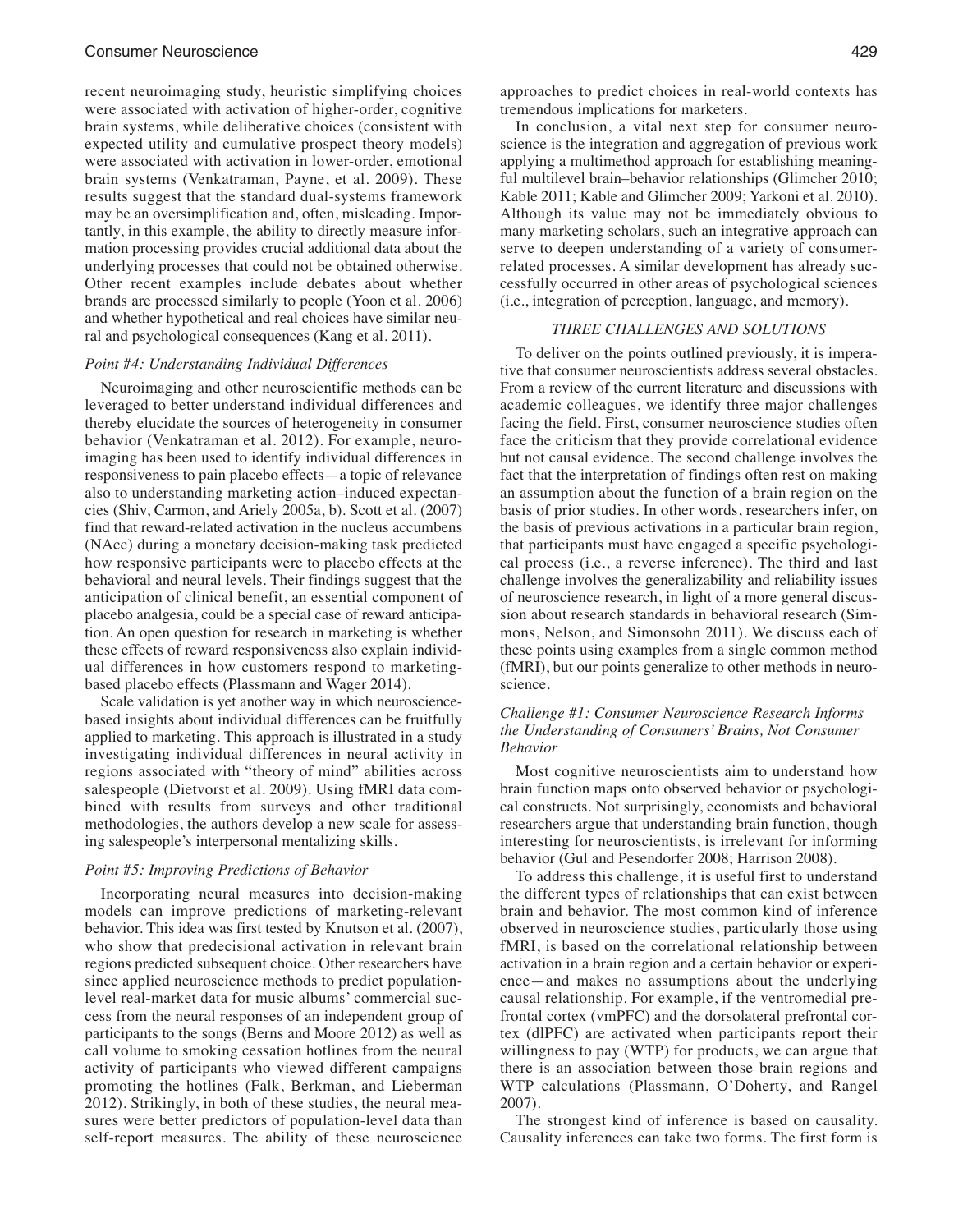necessity: if a particular brain region is required for behavior, the behavior cannot occur without activation in the corresponding brain region. For causality claims about necessity, researchers must demonstrate that suppressing activation in the corresponding brain region either completely (in patients with lesions) or temporarily (using methods such as transcranial magnetic stimulation [TMS]) directly affects the ability to exhibit the related behavior (Kable 2011). For example, suppressing activity in the dlPFC through TMS altered decision-making behavior by lowering participants' WTP, consistent with the finding that the brain region is critical for calculating WTP (Bechara, Tranel, and Damasio 2000; Camus et al. 2009).

The second form of causality is premised on the ability to increase the incidence/strength of behavior following an increase in activation in the corresponding brain region. In other words, if activation in a particular brain region is increased temporarily (using methods such as transcranial direct-current stimulation [TDCS]), the ability to exhibit the corresponding behavior should be increased (Kable 2011). In our previous example, if the vmPFC and dlPFC are indeed critical for calculating WTP, then applying TDCS to increase activity in these brain regions should increase participants' WTP estimates. Techniques such as TMS and TDCS are now widely available, noninvasive, and increasingly administered to volunteer participants in academic research (Fecteau et al. 2007; Hecht, Walsh, and Lavidor 2010).

As is evident from this discussion, different kinds of causal inferences can be obtained through the use of various neuroscientific methods. The most commonly used techniques, such as fMRI, do rely on association-based inferences. Although critics have questioned the relevance of such inferences, we contend that they still have important implications for marketing theories. Findings from associationbased tests can be very useful for guiding new hypotheses, which can then be tested in future (behavioral) experiments. For example, Karmarkar, Shiv, and Knutson (2015) examine the effect of price primacy by varying whether the price of the product was shown before or after the product was presented. Using fMRI, they find increased activation in the mPFC when price was shown after the product, but not when it was shown before the product. In other words, viewing prices first promoted evaluations dependent on products' monetary worth, whereas viewing products first resulted in evaluations dependent on products' attractiveness. Although these insights are based on associations between brain activations and behavior, they lead to very specific and novel hypotheses about preference for utilitarian versus hedonic items that would have been difficult to obtain from behavioral data alone. Specifically, because price primacy leads to evaluations based on products'monetary worth, it should lead to an increased preference for utilitarian items defined primarily by their functionality and usefulness. A follow-up behavioral study confirmed these "neurally inspired" predictions (Karmarkar, Shiv, and Knutson 2015).

In summary, researchers in marketing should view consumer neuroscience not as an approach that could replace traditional measurements of behavior but rather as a complement that could improve the process of obtaining and

interpreting behavioral measures. As with any experimental research, reliable conclusions about process or constructs often result from convergence across multiple experiments (Garner, Hake, and Eriksen 1956). Such a multimethodological approach would combine behavioral manipulations with biometrics such as skin conductance, eye tracking, or fMRI with the goal of leveraging the strengths of each method. Ideally, such multimethodological approaches would be applied such that findings from studies using one method (e.g., fMRI) inform the development of hypotheses and design of a second study using a different method (e.g., traditional behavioral experiments).

## *Challenge #2: Consumer Neuroscience Relies Primarily on Backward Inference to Identify Psychological Mechanisms*

A second challenge involves the extent to which psychological processes can be inferred from neural data. As discussed previously, most of the early consumer neuroscience studies applied a "forward inference" approach by manipulating a psychological process of interest—for example, exposing participants to pictures showing painful situations versus control pictures to study the feeling of pain. The idea of such a forward-inference approach is that the psychological process is known (i.e., seeing pictures of others experiencing pain triggers one's own feelings of pain), but the brain regions associated with that process are unknown; thus, the goal of the experiment is to identify or characterize the properties of those brain regions.

However, a practice that has become common in consumer neuroscience and commercial neuromarketing studies is to use "reverse inference," whereby the engagement of a particular mental process is inferred from the activation of a particular brain region (Poldrack 2006, 2011a). Such studies reverse the reasoning about brain structure-to-function inferences as follows:

- •In a current study, when task A was presented (e.g., imagine using an iPhone vs. a Blackberry), brain area Z (e.g., the anterior insula) was active.
- •In prior studies, when cognitive process X (e.g., the feeling of love) was engaged, brain area Z (e.g., the anterior insula) was active.
- •Thus, the activity in area Z (e.g., the anterior insula) in the current study demonstrates engagement of cognitive process X (e.g., the feeling of love) by task A (e.g., imagine using an iPhone vs. a Blackberry).

This kind of inference is reversed because it reasons backward from the presence of brain activation to the engagement of a particular mental process (Poldrack 2006, 2011a). We assert that the deductive validity of such inferences is limited, and reverse inferences need to be used with caution.

Reverse inference is problematic because concepts studied by psychologists, marketing scientists, and others interested in behavior do not necessarily map directly onto specific brain regions. For example, a study that examines emotional reactions to familiar versus unfamiliar brands may be described in terms of psychological concepts memory, familiarity, emotional engagement—that are meaningful to behavioral scientists but are not isomorphic with brain computations. Whether a reverse inference is justified thus depends on how well some brain activity matches the psychological concepts used by researchers. Meta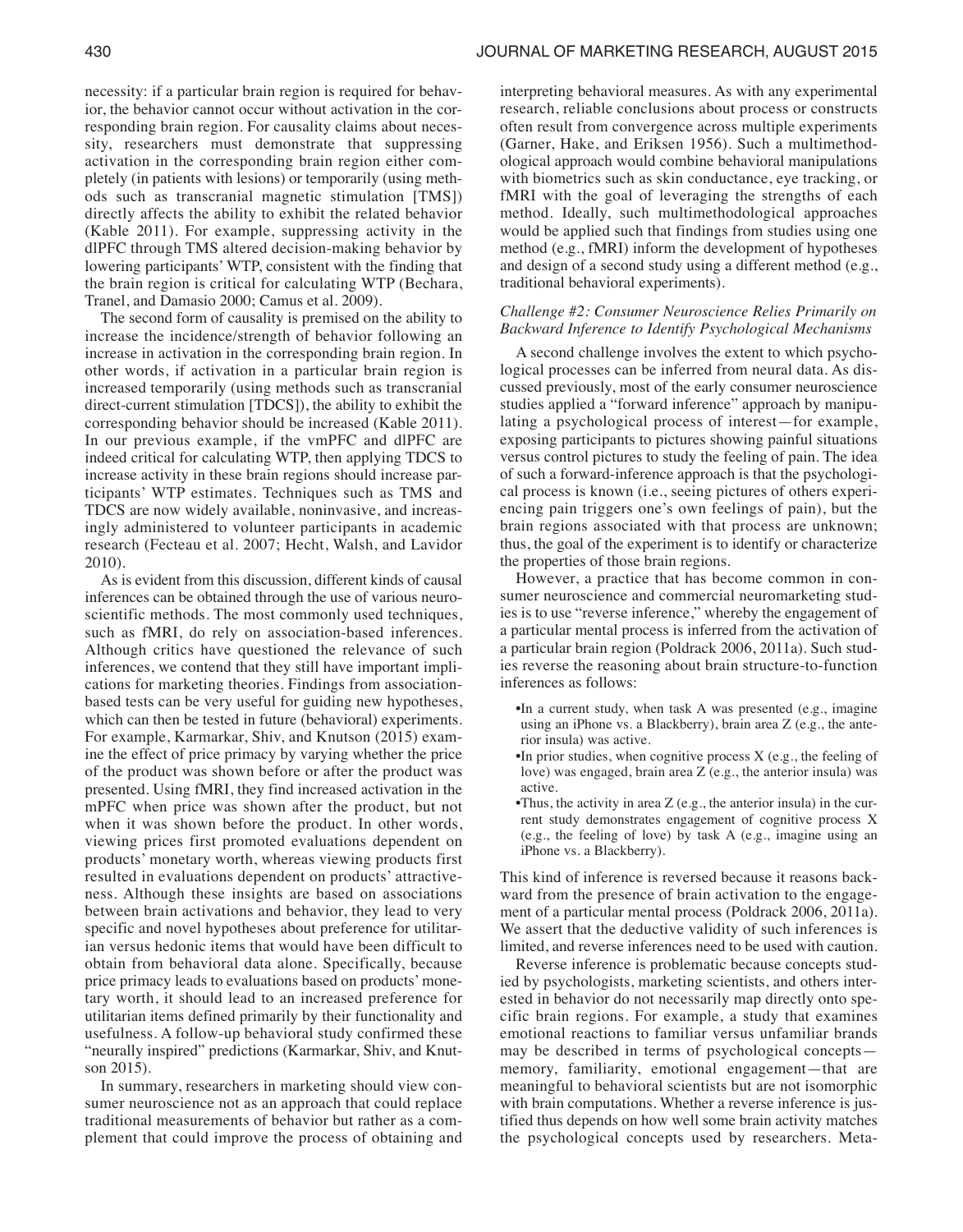analyses across thousands of neuroimaging studies (Yarkoni et al. 2011) provide statistical measures of the validity of reverse inferences; correspondence can be exceedingly strong for some relationships (e.g., activation in the striatum and anticipated reward processing) but much weaker for others (e.g., activation in the lateral prefrontal cortex and emotion). Failure to recognize the statistical properties of reverse inference can lead to high-profile but erroneous conclusions, such as a study drawing the inference that iPhone usage elicits feelings of love on the basis of activation in the anterior insula (Lindstrom 2011; Poldrack 2011b).

The issue becomes most problematic when the central findings and contributions of an article rest on reverse inference. Several prior articles in the consumer neuroscience literature use reverse inference as a central feature to discuss their findings (for a recent review, see Plassmann, Ramsøy, and Milosavljevic 2012). Thus, an important question is what measures consumer neuroscientists can implement to address the problem of reverse inference in neuroimaging studies. We suggest two solutions, as detailed in the following paragraphs.

The first and most straightforward solution is to implement a theory-driven experimental design that directly manipulates the predicted underlying psychological process. For example, if the research question is to explore whether brand personalities are perceived more as people or as objects, this requires some control or so-called "localizer" task that investigates the neural basis of person perception that can then be compared with neural signatures of person and brand processing, as Yoon et al. (2006) do.

The second solution applies when a study is more exploratory in nature. Some consumer neuroscience studies are intended to explore neuropsychological processes underlying consumer research questions and thus must rely to a greater degree on reverse inference to inform more theory-driven follow-up behavioral or neuroscientific studies. Crucial for such follow-up studies is finding a statistical measure of the reverse inference to be tested—that is, the degree to which the region of interest is consistently *and* selectively activated by the psychological process of interest (Ariely and Berns 2010; Poldrack 2006, 2010). If, on the one hand, a region is activated by a large number of different psychological processes, then activation in that region provides relatively weak evidence of the engagement of the psychological process. If, on the other hand, the region is activated relatively selectively by the specific psychological process of interest, then one can infer with much greater confidence that the process is engaged given activation in the region.

Recent efforts to accelerate progress in cognitive neuroscience have involved greater formal synthesis of the rapidly increasing primary literature (Yarkoni et al. 2010). Several tools and techniques for aggregating neuroimaging data are currently available. Such tools mostly combine meta-analysis and Bayesian statistics to synthesize maps of brain structure to brain function (Poldrack 2011a; for an overview, see Yarkoni et al. 2010, 2011) and provide several statistical measures for reverse inference. One example of such a tool for largescale automated synthesis is NeuroSynth from Yarkoni et al. (2010), which seems very suitable for addressing the

reverse-inference problems consumer neuroscientists face (for methodological details, see www.neurosynth.org and Yarkoni et al. 2011; for a consumer neuroscience application example, see Plassmann and Weber 2015).

In summary, reverse inference is problematic for any research linking neuroscience to behavior—including consumer neuroscience research—but its problems can be addressed by using a theory-driven approach for designing studies and by applying meta-analytic statistical tools to improve interpretations of results. We are optimistic that although meta-analytic approaches are still in their infancy, they will continue to improve the ability of consumer neuroscientists to make meaningful and quantifiable reverse inferences.

## *Challenge #3: Neuroimaging Studies Are Less Reliable and Generalizable Than Traditional Marketing Studies*

Another challenge to neuroscience findings is the perceived lack of reliability due to the considerably smaller sample sizes than those used in traditional psychological research studies. If we consider behavioral research articles published in journals such as *Journal of Consumer Research* and *Journal of Marketing Research*, they typically feature several studies, each consisting of approximately 25–30 participants in each condition across several between-participant conditions, providing converging evidence toward a specific hypothesis while ruling out alternative explanations (Garner, Hake, and Eriksen 1956). A majority of neuroscience research, however, includes a single neuroimaging study with samples of 20–30 participants, largely due to considerations involving high cost and the complexity of conducting the study. The use of small samples raises some important concerns: the reliability of the neuroscience findings, the generalizability of the findings from neuroscience experiments to the population, and increased possibility of opportunistic findings. We address these concerns next.

First, the number of participants is not necessarily small if we consider that most neuroscience studies involve within-subject designs. Although the majority of behavioral studies published in leading marketing journals involve larger numbers of participants, they also frequently involve complex  $2 \times 3$  or  $2 \times 2 \times 2$  experimental designs in which the participants are randomly assigned to one of six or eight groups, respectively, with approximately 25–30 participants per cell. Because within-subject designs are used to study the same questions (to the extent possible) in neuroimaging studies, we assert that the sample sizes across fMRI and behavioral studies are, in fact, comparable.

It is important to note that neuroscience data involve repeated designs and are often aggregated across multiple repetitions of the stimuli to increase the signal-to-noise ratio of fMRI data (Huettel and McCarthy 2001). Another critical limitation, therefore, lies with not being able to use fMRI when questions cannot be repeatedly presented. However, unlike the one-shot designs commonly used in consumer behavior studies, the repeated measures designs used in fMRI are much more powerful statistically for detecting differences between conditions.

In addition, it is becoming increasingly common to replicate findings from fMRI studies using follow-up studies.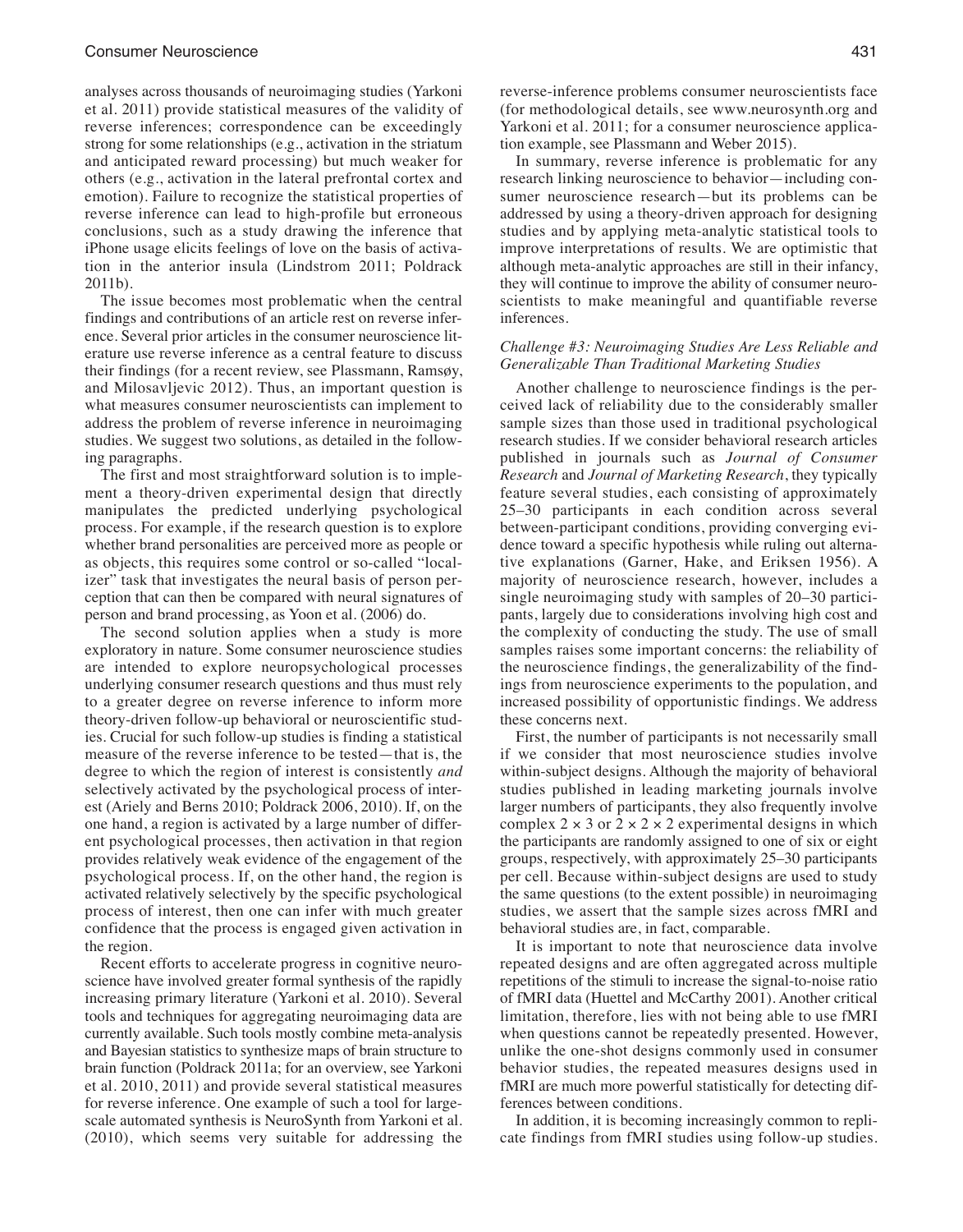For example, Venkatraman, Payne, et al. (2009) find activation in the dmPFC relating to individual differences in strategic variability in a risky choice task. In a follow-up study, the authors find activation in a very similar region of the dmPFC relating to individual differences in strategic variability in a market investment task (Venkatraman, Rosati, et al. 2009). Though one could criticize the small samples in each study when considered individually, the replication of findings across different paradigms using independent samples greatly enhances the reliability of the findings.

As in the marketing literature, replications do not always need to involve repeating identical experiments. Instead, findings can be replicated by examining data across multiple similar fMRI experiments in different contexts (i.e., "conceptual" replications). For example, the vmPFC has been shown to play a role in WTP calculations for a variety of items such as food (Plassmann, O'Doherty, and Rangel 2007), trinkets (Chib et al. 2009), social causes (Hare et al. 2010), and money (Chib et al. 2009) across different studies, providing converging evidence for the role of vmPFC in the calculation of value and WTP. Such conceptual replications could be done across different methods. For example, one could make very specific behavioral predictions on the basis of neural activations that then could also be tested in behavioral follow-up studies in the lab or field (Karmarkar, Shiv, and Knutson 2015; Mazar et al. 2014; Plassmann and Weber 2015).

A second concern with small samples is how well the findings generalize beyond the sample and, critically for marketers, how well the findings predict real-world behavior in a larger population. In general, there is a need for more representative samples in experimental studies; this extends even to consumer behavior studies, which also tend to suffer from nonrepresentative (e.g., college-aged, educated) samples. The aforementioned Berns and Moore (2012) study provides an excellent example of neuroscience findings that generalize to a larger group of people. The authors measured brain responses in a small group of adolescents while they listened to songs by unknown artists. They found activation in the ventral striatum to be correlated with self-reported liking scores for the songs across the participants in their study. Strikingly, activation in the same region also predicted subsequent sales of albums over a three-year period. These results provide compelling evidence that neural responses to goods not only are predictive of purchase decisions for those individuals actually scanned but also generalize to the population at large.

The third and perhaps the most serious concern with the use of small samples is the increased possibility of opportunistic findings (false positives), which has recently led to discussions in the behavioral sciences more generally (Simmons, Nelson, and Simonsohn 2011, 2013). Specifically, the use of small samples is likely to bias the results observed. We assert that data aggregation across investigators and multiple studies is an effective way to enhance sample size and power and address the issue of false positives. Accordingly, there is a vital need for more quantitative meta-analyses that attempt to synthesize the results of the many hundreds of published neuroimaging studies as well as much larger primary studies that use sample sizes comparable to those used

in behavioral studies of personality (Clithero and Rangel 2013; Yarkoni et al. 2010). Recently, Bartra, McGuire, and Kable (2013) analyzed 206 studies that report activations for higher-valued items compared with lower-valued items at all stages of the decision-making process (decision, outcome anticipation, and outcome receipt). Two regions, the vmPFC and ventral striatum, consistently exhibit greater activity for more valuable items. This pattern reliably occurred across a wide range of decision paradigms, reward modalities, and stages of processing (Bartra, McGuire, and Kable 2013). Furthermore, the patterns of activation in these regions were distinguishable from those in regions consistent with a response to arousal or salience (e.g., medial caudate, anterior insula). Such meta-analyses provide an important check against opportunistic findings resulting from small samples in neuroimaging studies.

#### *CONCLUSIONS AND FUTURE DIRECTIONS*

Over the past decade, the field of consumer neuroscience has made meaningful progress in generating insights related to marketing and consumer behavior. We have discussed the ways in which consumer neuroscience can be productively applied to answer important questions, and we assert that the field is now well poised to affect theory and practice in marketing. Even so, it faces several challenges. In this article, we outline three common challenges and assert they can be addressed by (1) drawing inferences that extend beyond simple brain–behavior correlations, (2) building on recent work that provides statistical grounding for behavior-tobrain inferences, and (3) focusing on the reliability and generalizability of findings to the general population (for a more extensive discussion of other challenges, see Smidts et al. 2014).

There is much cause for optimism about the future of consumer neuroscience. As the contours of the field continue to evolve, we will undoubtedly see exciting technical advances in neuroscience methods and important contributions that add value to our understanding of consumers. Recently, it has become more common to apply multivariate techniques such as pattern classification (Haynes and Rees 2006; Norman et al. 2006) to predict decisions (Clithero, Carter, and Huettel 2009; Clithero et al. 2011; Tusche, Bode, and Haynes 2010). For example, Smith et al. (2012) use such an approach to predict out-of-sample choices from "nonchoice" neural responses to different products, and Chua et al. (2011) do so to predict quitting behavior of smokers four months later. We contend that the resulting models that are predicated on underlying neural mechanisms will prove more robust to new situations and contexts than traditional market research methods such as focus groups and surveys (Venkatraman et al. 2012). Moreover, they have the potential to be scalable to real-world outcomes that provide an opportunity to generate deeper understanding about consumers and to inform marketing decisions with practical and economically significant consequences.

Consumer neuroscience, considered broadly, has contributed to a systematic understanding of how consumers value items. We know more about the valuation circuitry in the brain, for example, and thus have the opportunity to map models of valuation at various stages of the decision-making process onto models of behavior. This provides a sound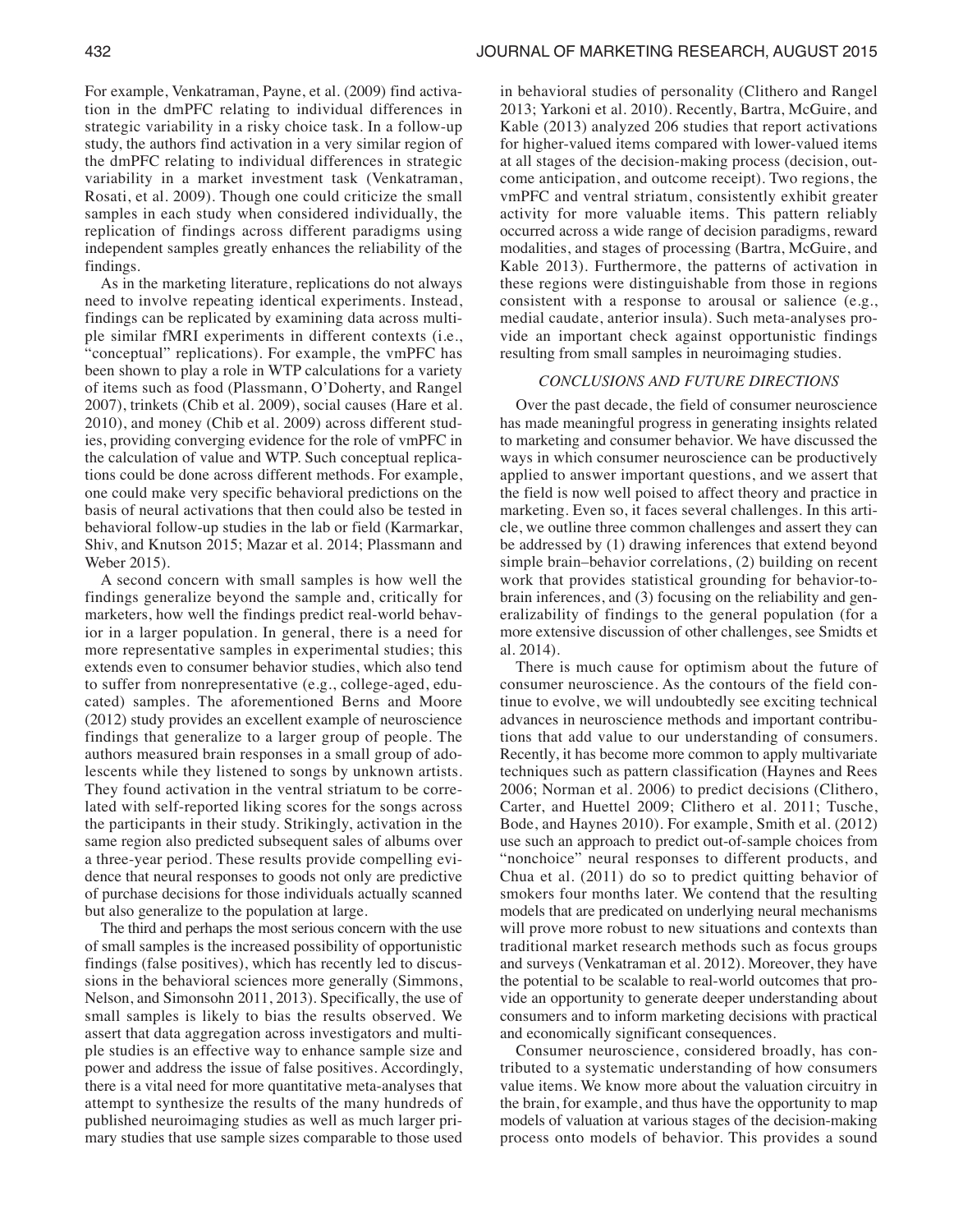basis for investigating theories and hypotheses about the antecedents, consequences, and moderators of consumer valuation that have fidelity with respect to biology. Further research holds the promise of similarly sharpening our understanding about consumer processes underlying information processing and decision making, such as attention, memory, and emotion—domains that cut across traditional areas of cognitive and affective neuroscience. These more mature fields are continually reaching new levels of sophistication with respect to theories and techniques that constitute a valuable resource for consumer neuroscientists who aim to develop theories that account for biological substrates. Adopting a neuroscience-based approach holds the promise of setting the stage for conceptual developments offering potentially revolutionary insights about consumers that are not necessarily constrained by traditional views of memory and information processing (e.g., multiple systems, different stages, semantic networks).

We believe that our overall enthusiasm for consumer neuroscience is broadly shared. The past decade has seen a steady growth of consumer neuroscientists conducting research in business schools. There now exists a critical mass of consumer neuroscientists who have the necessary expertise not only to generate high-quality work and provide graduate-level training but also to serve as referees for marketing journals. They comprise an active and supportive community of scholars who are dedicated to the goal of producing and disseminating neuroscientific knowledge that enhances understanding of consumers. We expect this community to thrive as the field moves forward. As important findings continue to emerge, we will see an increasing number of methodological developments and innovations that represent significant markers of advancement.

#### REFERENCES

- Ariely, Dan and Gregory S. Berns (2010), "Neuromarketing: The Hope and Hype of Neuroimaging in Business," *Nature Reviews Neuroscience*, 11 (4), 284–92.
- Bartra, Oscar, Joseph T. McGuire, and Joseph W. Kable (2013), "The Valuation System: A Coordinate-Based Meta-Analysis of BOLD fMRI Experiments Examining Neural Correlates of Subjective Value," *NeuroImage*, 76, 412–27.
- Baumeister, Roy F., Kathleen D. Vohs, and Dianne M. Tice (2007), "The Strength Model of Self-Control," *Current Directions in Psychological Science*, 16 (6), 351–55.
- Bechara, Antoine, Daniel Tranel, and Hanna Damasio (2000), "Characterization of the Decision-Making Deficit of Patients with Ventromedial Prefrontal Cortex Lesions," *Brain*, 123 (11), 2189–2202.
- Berns, Gregory S. and Sara E. Moore (2012), "A Neural Predictor of Cultural Popularity," *Journal of Consumer Psychology*, 22 (1), 154–60.
- Camerer, Colin F., George Loewenstein, and Drazen Prelec (2004), "Neuroeconomics: Why Economics Needs Brains," *Scandinavian Journal of Economics*, 106 (3), 555–79.
- Camus, Mickael, Neil Halelamien, Hilke Plassmann, Shinsuke Shimojo, John O'Doherty, Colin Camerer, et al. (2009), "Repetitive Transcranial Magnetic Stimulation over the Right Dorsolateral Prefrontal Cortex Decreases Valuations During Food Choices," *European Journal of Neuroscience*, 30 (10), 1980–88.
- Chib, Vikram S., Antonio Rangel, Shinsuke Shimojo, and John P. O'Doherty (2009), "Evidence for a Common Representation of Decision Values for Dissimilar Goods in Human Ventromedial Prefrontal Cortex," *Journal of Neuroscience*, 29 (39), 12315–20.
- Chua, Hannah Faye, S. Shaun Ho, Agnes J. Jasinska, Thad A. Polk, Robert C. Welsh, Israel Liberzon, et al. (2011), "Self-Related Neural Response to Tailored Smoking-Cessation Messages Predicts Quitting," *Nature Publishing Group*, 14 (4), 426– 27.
- Clithero, John A., R. McKell Carter, and Scott A. Huettel (2009), "Local Pattern Classification Differentiates Processes of Economic Valuation," *NeuroImage*, 45 (4), 1329–38.
- and Antonio Rangel (2013), "Informatic Parcellation of the Network Involved in the Computation of Subjective Value," *Social Cognitive and Affective Neuroscience*, 9 (9), 1289–1302.
- , David V. Smith, R. McKell Carter, and Scott A. Huettel (2011), "Within- and Cross-Participant Classifiers Reveal Different Neural Coding of Information," *NeuroImage*, 56 (2), 699–708.
- Dietvorst, Roeland C., Willem J.M.I. Verbeke, Richard P. Bagozzi, Carolyn Yoon, Marion Smits, and Aad van der Lugt (2009), "A Salesforce-Specific Theory of Mind Scale: Tests of Its Validity by Multitrait-Multimethod Matrix, Confirmatory Factor Analysis, Structural Equation Models, and Functional Magnetic Resonance Imaging," *Journal of Marketing Research*, 46 (October), 653–68.
- Evans, Jonathan St. B.T. (2003), "In Two Minds: Dual-Process Accounts of Reasoning," *Trends in Cognitive Sciences*, 7 (10), 454–59.
- Falk, Emily B., Elliot T. Berkman, and Matthew D. Lieberman (2012), "From Neural Responses to Population Behavior: Neural Focus Group Predicts Population-Level Media Effects," *Psychological Science*, 23 (5), 439–45.
- Fecteau, Shirley, Daria Knoch, Felipe Fregni, Natasha Sultani, Paulo Boggio, and Alvaro Pascual-Leone (2007), "Diminishing Risk-Taking Behavior by Modulating Activity in the Prefrontal Cortex: A Direct Current Stimulation Study," *Journal of Neuroscience*, 27 (46), 12500–12505.
- Gailliot, Matthew T., Roy F. Baumeister, C. Nathan DeWall, Jon K. Maner, E. Ashby Plant, Dianne M. Tice, et al. (2007), "Self-Control Relies on Glucose as a Limited Energy Source: Willpower Is More Than a Metaphor," *Journal of Personality and Social Psychology*, 92 (2), 325–36.
- Garner, Wendell R., Harold W. Hake, and Charles W. Eriksen (1956), "Operationism and the Concept of Perception," *Psychological Review*, 63 (3), 149–59.
- Glimcher, Paul W. (2010), *Foundations of Neuroeconomic Analysis*. Oxford, UK: Oxford University Press.
- ——— and Ernst Fehr (2013), *Neuroeconomics*. New York: Elsevier. Gul, Faruk and Wolfgang Pesendorfer (2008), "The Case for Mindless Economics," in *The Foundations of Positive and Normative Economics: A Handbook*, Andrew Caplin and Andrew Schotter, eds. Oxford, UK: Oxford University Press, 3–39.
- Hare, Todd A., Colin F. Camerer, Daniel T. Knoepfle, John P. O'Doherty, and Antonio Rangel (2010), "Value Computations in Ventral Medial Prefrontal Cortex During Charitable Decision Making Incorporate Input from Regions Involved in Social Cognition," *Journal of Neuroscience*, 30 (2), 583–90.
- Harrison, Glenn W. (2008), "Neuroeconomics: A Critical Reconsideration," *Economics and Philosophy*, 24 (3), 303–344.
- Haynes, John-Dylan, and Geraint Rees (2006), "Decoding Mental States from Brain Activity in Humans," *Nature Reviews Neuroscience*, 7 (7), 523–34.
- Hecht, David, Vincent Walsh, and Michal Lavidor (2010), "Transcranial Direct Current Stimulation Facilitates Decision Making in a Probabilistic Guessing Task," *Journal of Neuroscience*, 30 (12), 4241–45.
- Huettel, Scott A. and Gregory McCarthy (2001), "The Effects of Single-Trial Averaging upon the Spatial Extent of fMRI Activation," *Neuroreport*, 12 (11), 2411–16.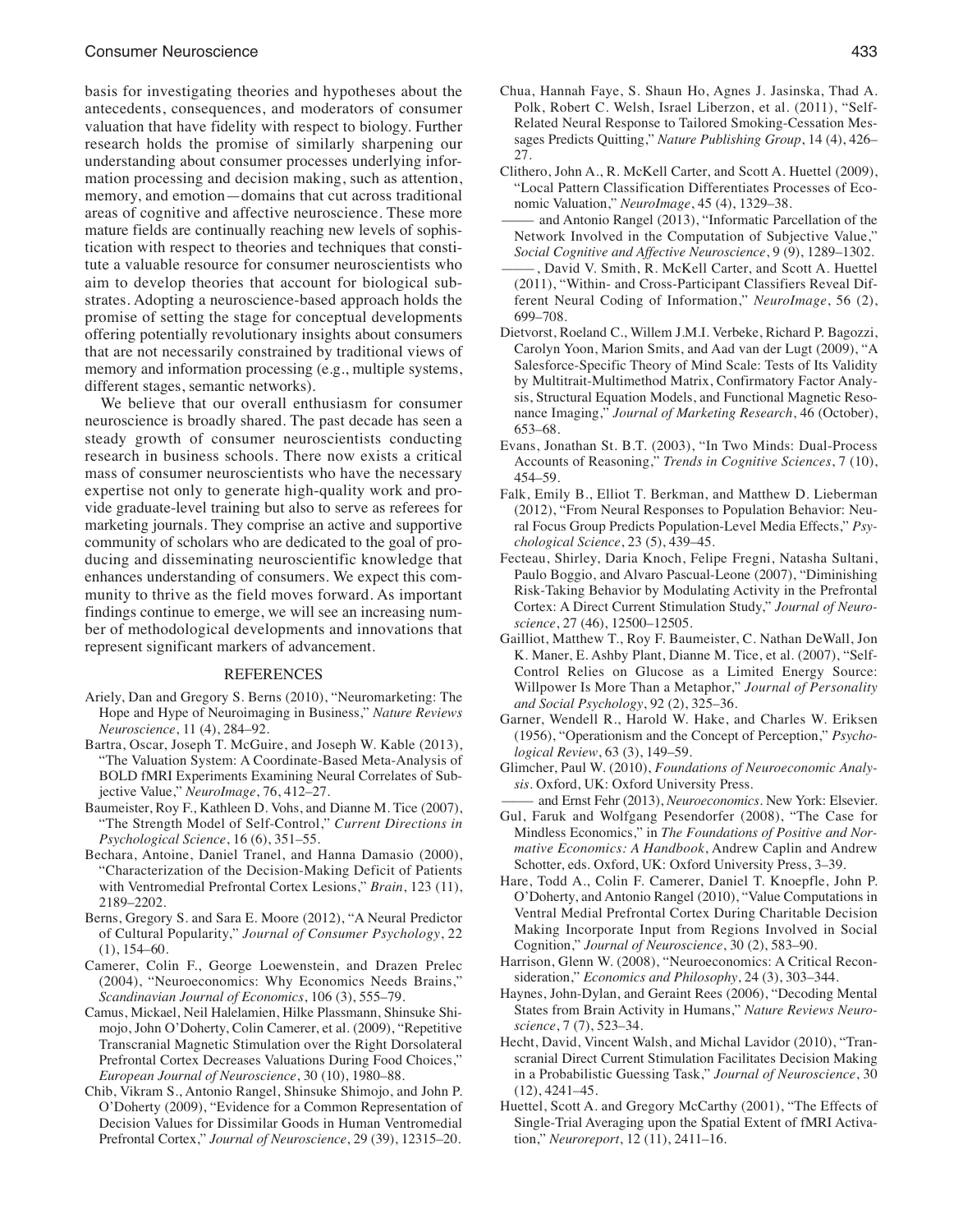- Inzlicht, Michael, Brandon J. Schmeichel, and C. Neil Macrae (2014), "Why Self-Control Seems (But May Not Be) Limited," *Trends in Cognitive Sciences*, 18 (3), 127–33.
- Job, Veronika, Gregory M. Walton, Katharina Bernecker, and Carol S. Dweck (2013), "Beliefs About Willpower Determine the Impact of Glucose on Self-Control," *Proceedings of the National Academy of Sciences*, 110 (37), 14837–42.
- Kable, Joseph W. (2011), "The Cognitive Neuroscience Toolkit for the Neuroeconomist: A Functional Overview," *Journal of Neuroscience, Psychology, and Economics*, 4 (2), 63–84.
- and Paul W. Glimcher (2009), "The Neurobiology of Decision: Consensus and Controversy," *Neuron*, 63 (6), 733–45.
- Kahneman, Daniel (2003), "A Perspective on Judgment and Choice: Mapping Bounded Rationality," *American Psychologist*, 58 (9), 697–720.
- Kang, Min Jeong, Antonio Rangel, Mickael Camus, and Colin F. Camerer (2011), "Hypothetical and Real Choice Differentially Activate Common Valuation Areas," *Journal of Neuroscience*, 31 (2), 461–68.
- Karmarkar, Uma R., Baba Shiv, and Brian Knutson (2015), "Cost Conscious? The Neural and Behavioral Impact of Price Primacy on Decision-Making," *Journal of Marketing Research*, 52 (August), 467–81.
- Knutson, Brian, Scott Rick, G. Elliott Wimmer, Drazen Prelec, and George Loewenstein (2007), "Neural Predictors of Purchases," *Neuron*, 53 (1), 147–56.
- Kurzban, Robert, Angela Duckworth, Joseph W. Kable, and Justus Myers (2013), "An Opportunity Cost Model of Subjective Effort and Task Performance," *Behavioral and Brain Sciences*, 36 (6), 661–79.
- Lange, Florian, and Frank Eggert (2014), "Sweet Delusion: Glucose Drinks Fail to Counteract Ego Depletion," *Appetite*, 75, 54–63.
- Levallois, Clement, John A. Clithero, Paul Wouters, Ale Smidts, and Scott A. Huettel (2012), "Translating Upwards: Linking the Neural and Social Sciences via Neuroeconomics," *Nature Reviews Neuroscience*, 13 (11), 789–97.
- Lindstrom, Martin (2011), "You Love Your iPhone. Literally," *The New York Times*, (accessed April 8, 2015), [available at http:// www.nytimes.com/2011/10/01/opinion/you-love-your-iphoneliterally.html].
- Magen, Eran, Bokyung Kim, Carol S. Dweck, James J. Gross, and Samuel M. McClure (2014), "Behavioral and Neural Correlates of Increased Self-Control in the Absence of Increased Willpower," *Proceedings of the National Academy of Sciences of the United States of America*, 111 (27), 9786–91.
- Mazar, Nina, Hilke Plassmann, Nicole Robataille, and Axel Lindner (2014), "Pain of Paying—A Metaphor Gone Literal: Evidence from Neurobiology and Behavioral Decision Making," INSEAD working paper.
- Norman, Kenneth A., Sean M. Polyn, Greg J. Detre, and James V. Haxby (2006), "Beyond Mind-Reading: Multi-Voxel Pattern Analysis of fMRI Data," *Trends in Cognitive Sciences*, 10 (9), 424–30.
- Peters, Achim, U. Schweiger, L. Pellerin, C. Hubold, K.M. Oltmanns, M. Conrad, et al. (2004), "The Selfish Brain: Competition for Energy Resources," *Neuroscience and Biobehavioral Reviews*, 28 (2), 143–80.
- Petty, Richard E. and John T. Cacioppo (1986), "The Elaboration Likelihood Model of Persuasion," in *Advances in Experimental Social Psychology*, Vol. 19, Leonard Berkowitz, ed. New York: Elsevier, 123–205.
- Plassmann, Hilke, John O'Doherty, and Antonio Rangel (2007), "Orbitofrontal Cortex Encodes Willingness to Pay in Everyday Economic Transactions," *Journal of Neuroscience*, 27 (37), 9984–88.
- $-$ , Baba Shiv, and Antonio Rangel (2008), "Marketing Actions Can Modulate Neural Representations of Experienced Pleasantness," *Proceedings of the National Academy of Sciences of the United States of America*, 105 (3), 1050–54.
- ———, Thomas Zoëga Ramsøy, and Milica Milosavljevic (2012), "Branding the Brain: A Critical Review and Outlook," *Journal of Consumer Psychology*, 22 (1), 18–36.
- and Tor D. Wager (2014), "How Expectancies Shape Consumption Experiences," in *Interdisciplinary Science of Consumption*, Stephanie Preston, Morton L. Kringelbach, and Brian Knutson, eds. Cambridge, MA: MIT Press, 1–22.
- and Bernd Weber (2015), "Individual Differences in Marketing Placebo Effects: Evidence from Brain Imaging and Behavioral Experiments," *Journal of Marketing Research*, 52 (August), 493–510.
- -, Carolyn Yoon, Fred M. Feinberg, and Baba Shiv (2010), "Consumer Neuroscience," in *Wiley International Encyclopedia of Marketing*, Jagdish Sheth and Naresh K. Malhotra, eds. Chichester, UK: John Wiley & Sons, 115–22.
- Poldrack, Russell A. (2006), "Can Cognitive Processes Be Inferred from Neuroimaging Data?" *Trends in Cognitive Sciences*, 10  $(2), 59-63.$
- ——— (2010), "Mapping Mental Function to Brain Structure: How Can Cognitive Neuroimaging Succeed?" *Perspectives on Psychological Science*, 5 (6), 753–61.
- (2011a), "Inferring Mental States from Neuroimaging Data: From Reverse Inference to Large-Scale Decoding," *Neuron*, 72 (5), 692–97.
- $(2011b)$ , "NYT Op-Ed + fMRI = Complete Crap," blog entry, (accessed April 8, 2015), [available at http://www.russpoldrack. org/2011/10/nyt-editorial-fmri-complete-crap.html].
- Prelec, Drazen (2013), "What Can Neuroscience Offer to Consumer Research?" paper presented at the Consumer Neuroscience Satellite Symposium, Lausanne, Switzerland (September 26).
- Rossiter, John R. and Richard S. Silberstein (2001), "Brain-Imaging Detection of Visual Scene Encoding in Long-Term Memory for TV Commercials," *Journal of Advertising Research,* 41 (2), 13– 21.
- Scott, David J., Christian S. Stohler, Christine M. Egnatuk, Heng Wang, Robert A. Koeppe, and Jon-Kar Zubieta (2007), "Individual Differences in Reward Responding Explain Placebo-Induced Expectations and Effects," *Neuron*, 55 (2), 325–36.
- Shiv, Baba, Ziv Carmon, and Dan Ariely (2005a), "Placebo Effects of Marketing Actions: Consumers May Get What They Pay For," *Journal of Marketing Research*, 42 (November), 383–93.
- $-$ ,  $-\frac{1}{2005b}$ , "Ruminating About Placebo Effects of Marketing Actions," *Journal of Marketing Research*, 42 (November), 410–14.
- Simmons, Joseph P., Leif D. Nelson, and Uri Simonsohn (2011), "False-Positive Psychology: Undisclosed Flexibility in Data Collection and Analysis Allows Presenting Anything as Significant," *Psychological Science*, 22 (11), 1359–66.
- $-$ ,  $-\frac{1}{2013}$ , "Life After P-Hacking," speech given at the Meeting of the Society for Personality and Social Psychology, New Orleans (January 17–19).
- Sloman, Steven A. (1996), "The Empirical Case for Two Systems of Reasoning," *Psychological Bulletin*, 119 (1), 3–23.
- Smidts, Ale (2005), "Keynote Lecture," presented at the 2nd Conference on NeuroEconomics (ConNECs), Muenster, Germany (June 5).
- , Ming Hsu, Alan G. Sanfey, Maarten A.S. Boksem, Richard B. Ebstein, Scott A. Huettel, et al. (2014), "Advancing Consumer Neuroscience," *Marketing Letters*, 25, 257–67.
- Smith, Alec, B. Douglas Bernheim, Colin Camerer, and Antonio Rangel (2012), "Neural Activity Reveals Preferences Without Choices," working paper, California Institute of Technology.